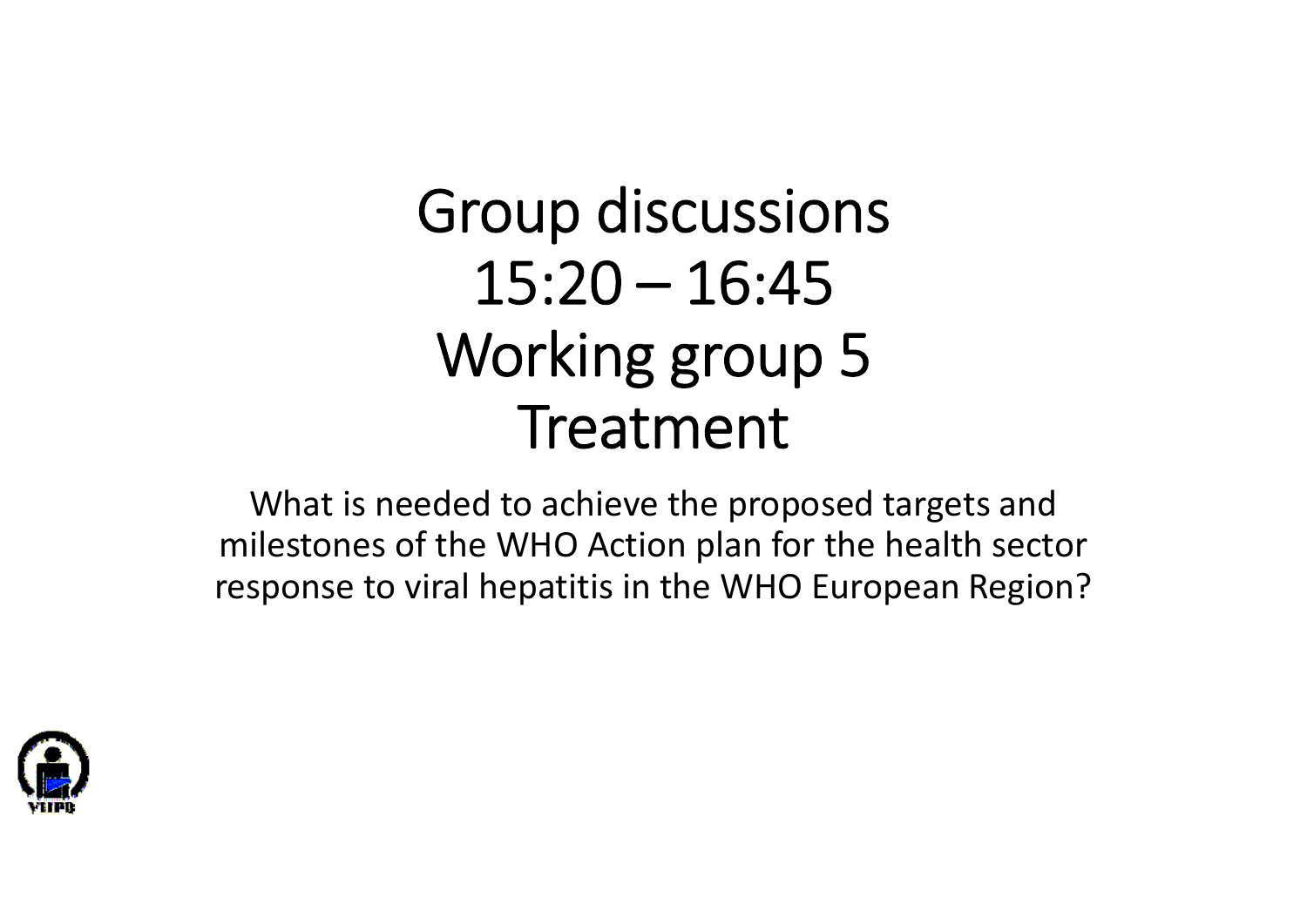## Working group 5

### **2018 MILESTONES 2020 TARGETS**

#### **ENHANCING CHRONIC HEPATITIS CARE AND TREATMENT**

- • National hepatitis treatment and care updates, in line with WHO guidelines established and regularly updated
- •• Baseline estimation of people who need to receive treatment for chronic HBV, HCV and HDV infection obtained, preferably by liver disease stage
- Treatment for chronic HBV, HCV and HDV infection, in line with international standards, is available and affordable for all
- 90% of diagnosed patients with chronic HBV, HCV and HDV infections are linked to care and adequately monitored
- 75% of the diagnosed patients with chronic HBV and HDV infection, who are eligible for treatment, begin treatment and among those on long‐term treatment for HBV, 90% obtain viral suppression
- 75% of the diagnosed eligible patients with chronic HCV infection receive effective treatment and at least 90% of them are cured

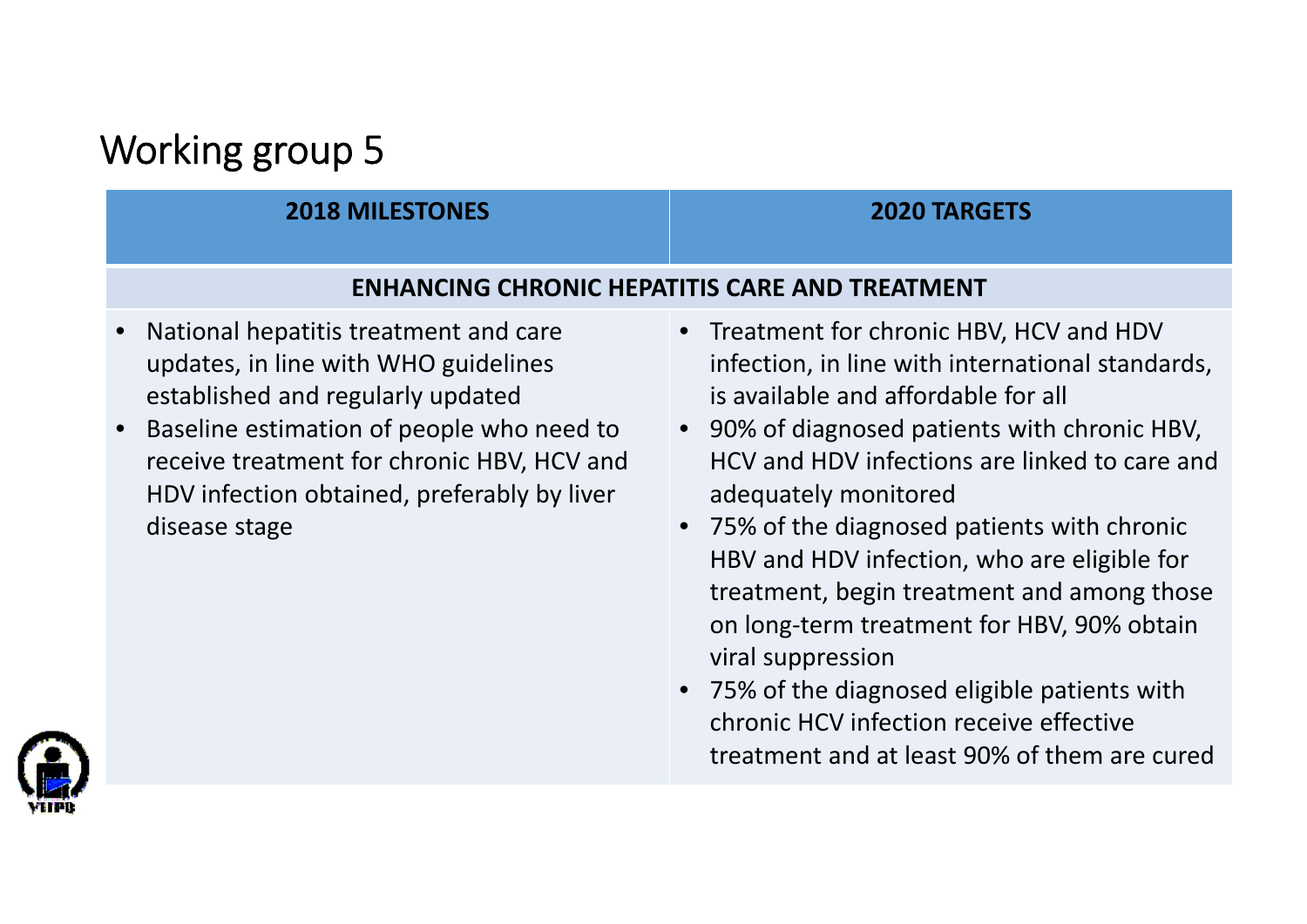## Working group 5

| <b>2018 MILESTONES</b>                                                                                                                                                | <b>2020 TARGETS</b> |
|-----------------------------------------------------------------------------------------------------------------------------------------------------------------------|---------------------|
| <b>EVIDENCE-BASED POLICY</b>                                                                                                                                          |                     |
| • A costed and funded national hepatitis plan<br>with clear targets or a viral hepatitis response<br>plan integrated into a broader health strategy<br>or action plan |                     |

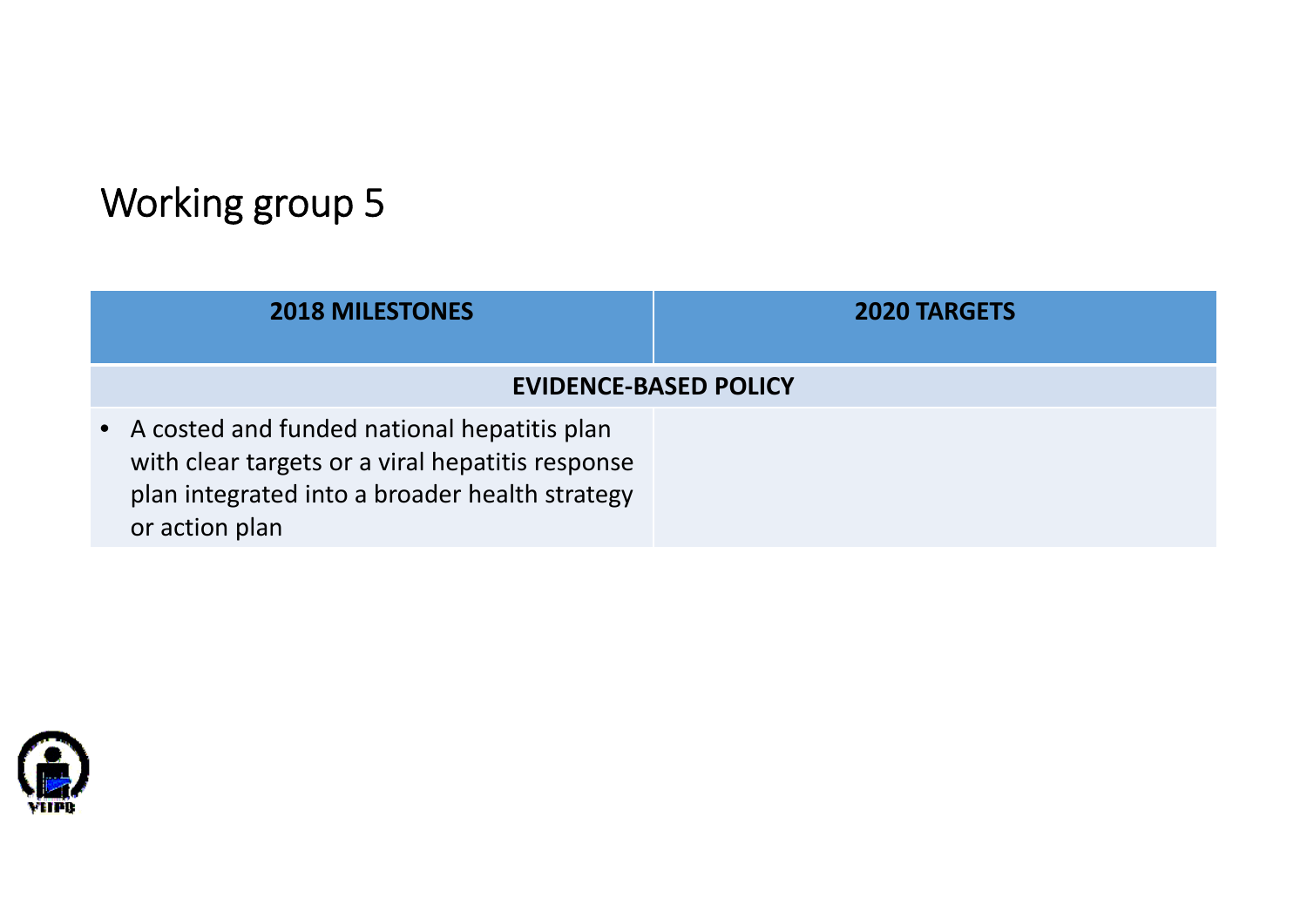# ALBANIA – current situation

- Sero‐diagnosis for HBV, HCV infection: done at various places
- Confirmatory testing/molecular dg: mostly performed at private labs

(patient pay for it)

• Linkage‐tp‐care: ‐ from GPs to specialist at 9 general hospitals

‐ specialists refer pts to the ONY referential clinic for hepatitis treatment:

**University Hospital Center Mother Teresa**

- $\bullet$ Treatment for HBV, HCV: ONLY at UHC Mother Teresa
- Up until 2016: only gastroenterologists‐hepatologists to prescribe anti‐HBV/HCV drugs In 2015: also ID specialists can prescribe anti‐HBV/HCV drugs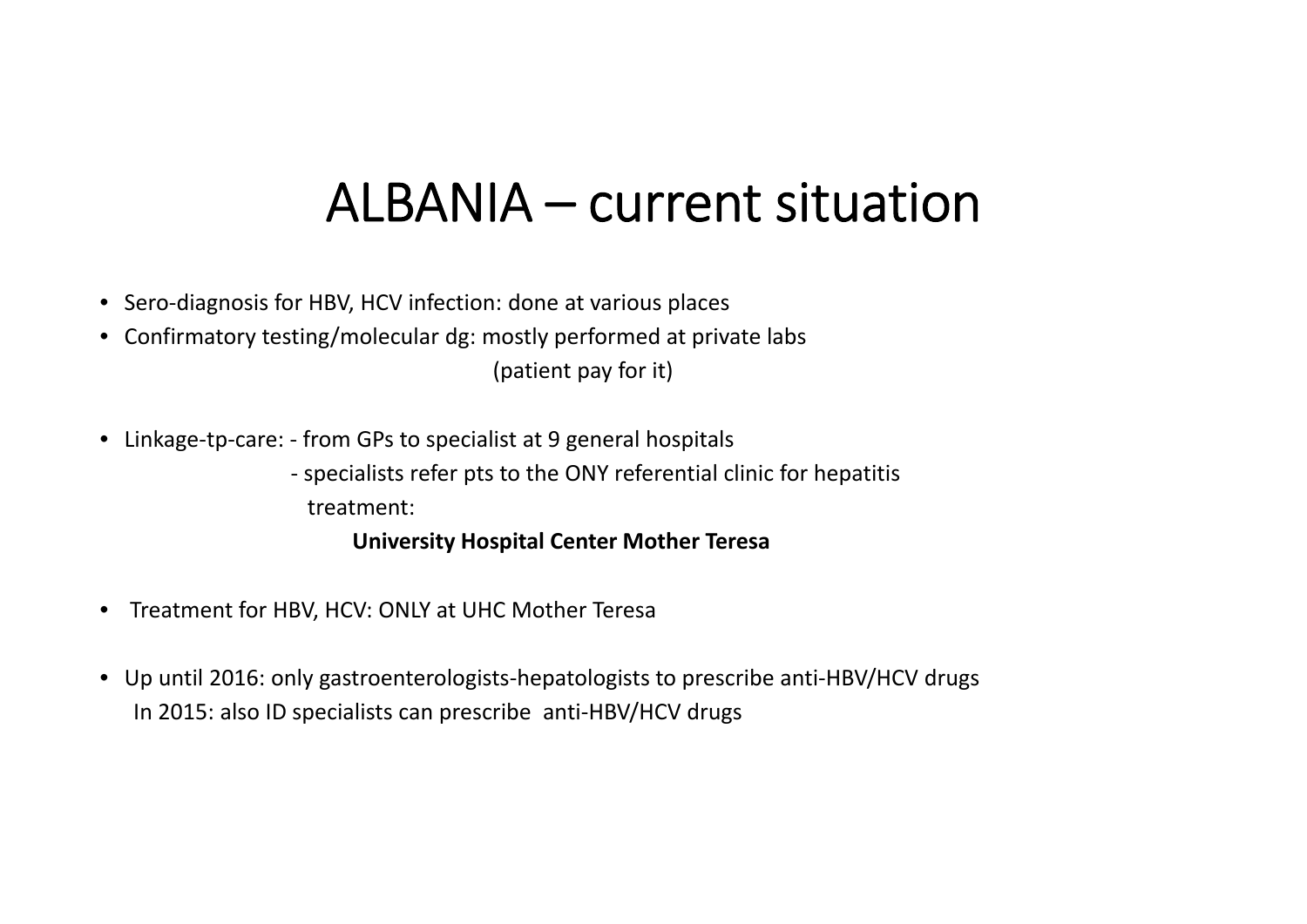# ALBANIA – current situation

- Funding pool for DDAs:
	- ‐ in 2016 for 50 pts
	- ‐ in 2017 for 100 pts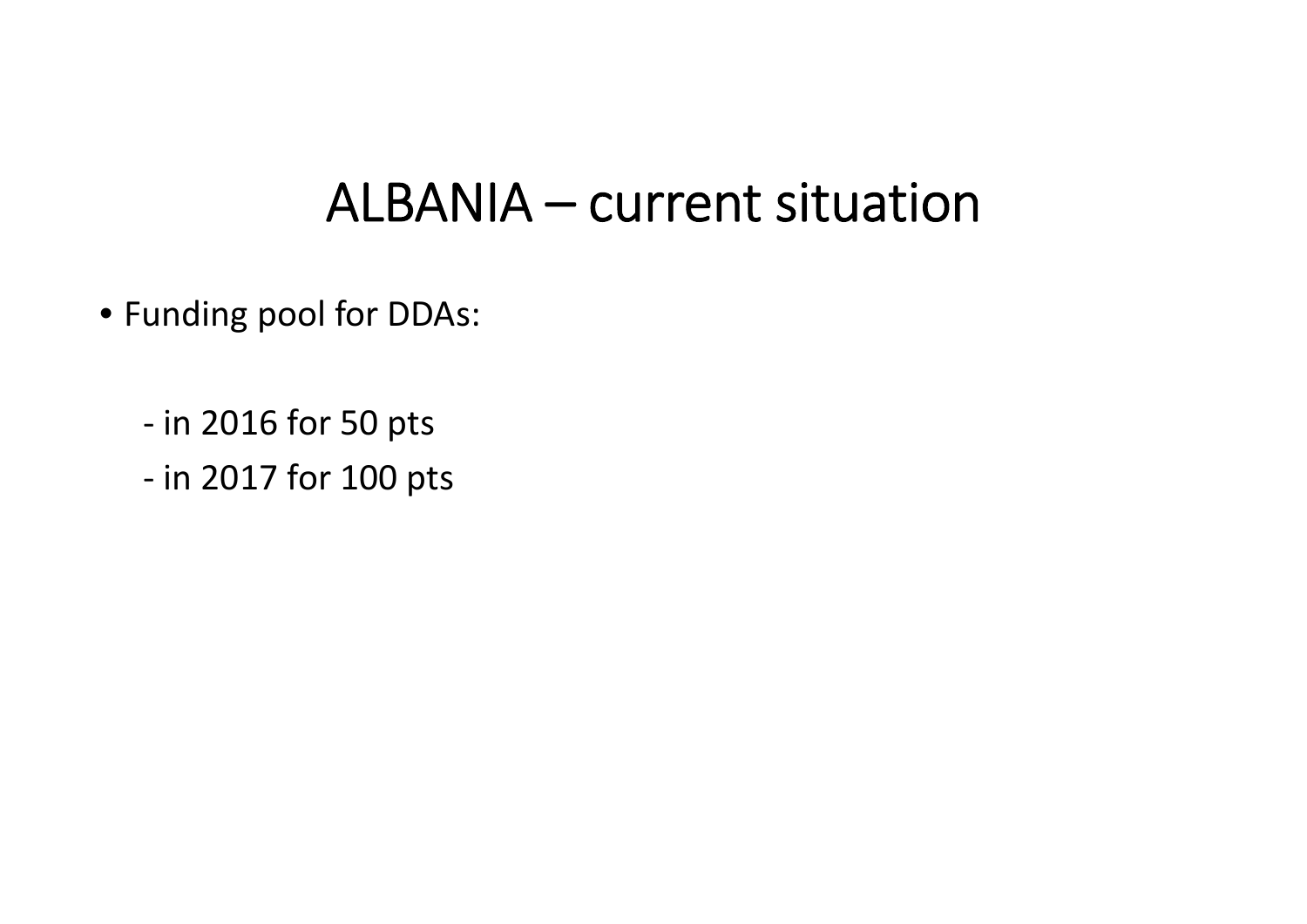# ALBANIA – CURRENT SITUATION

- Dichotomy between the two specialties: hepatologists vs. ID specialists
- Indications for treatment: made by an expert commission (hepatologists) Fund policy: confirms or rejects the proposals for treatment initiation
- No national clinical guidelines for the treatment indication in HCV infected
- Reimbursement of drugs separated from the whole package for treatment of HBV and HCV:
	- ‐ patients perform laboratory testing and virological tests elsewhere (mostly they pay for it at private labs)